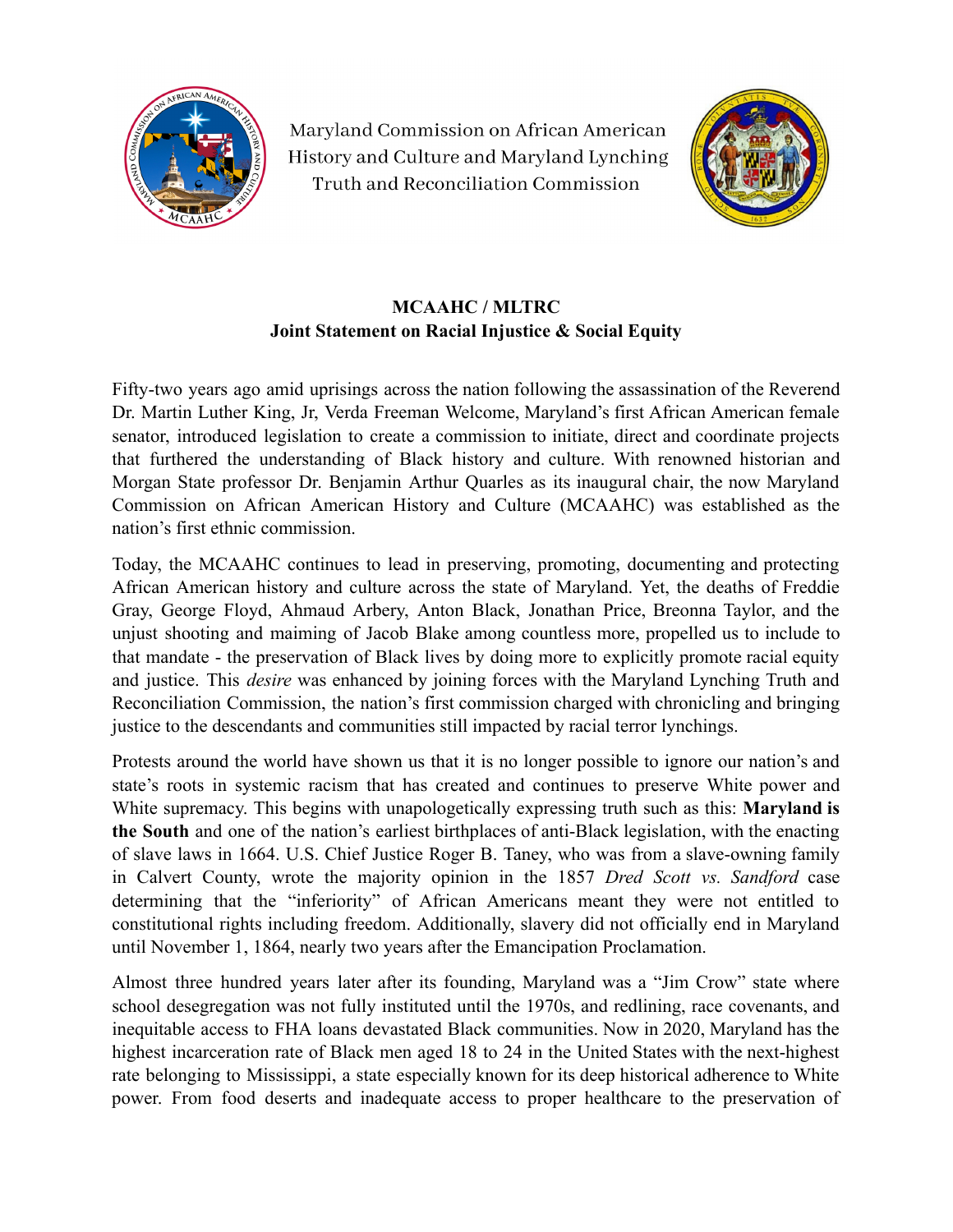subpar educational systems, the list of disparities for Black Marylanders demonstrates the evolution of anti-Blackness from overt hate to methodical oppression.

These are the tendrils of systemic racism, the building blocks of a diversified industry built upon intentional social inequity. Centuries ago, slavery was an economic industry built upon racial injustice, and today's injustice industry is predicated upon racial subordination and exploitation, with fear serving as the primary catalyst. As centuries ago law enforcement's primary role was to subordinate, demoralize and keep servile, enslaved Black people, it must be understood that today's law enforcement continues that function to intimidate, demoralize and conserve the subordination of black people. Law enforcement is used as a foundation for the preservation of a vast economy developed around the commodification of Black suppression, Black incarceration, Black vilification, and Black death. For these reasons, the MLTRC will explore the role of law enforcement and other systems of power regarding racial terror lynchings. In most cases now, as it certainly was then, many White individuals recruited to reinforce that economy never financially benefit from it, as that is reserved for the select few. Instead, they are given this fallacious reward known as "Whiteness" and are unswervingly convinced that it will protect them from all the challenges and stressors of the world. Unless you have significant wealth, it does not. 2020 has made that abundantly clear.

Today's injustice industry is dividing, tearing apart, revealing our country, just as the slavery industry did over 170 years ago. This is not limited to police brutality and includes gross disparities in the treatment of Black and Latinx people in the U.S. legal system, such as the lynching of 20-year old Townshend Cook in 1885 for whose murder by a White mob was neither investigated nor condemned. These disparities – intentionally exacerbated in modern times through the War on Drugs, admittedly a war on Black, Brown and impoverished people – led to mass incarceration and the proliferation of a privatized prison industrial complex whose very existence is dependent upon the incarceration of more People of Color. The damage caused by a punitive criminal justice system extends beyond incarceration, as returning citizens – especially if they are non-White – become second class citizens with the reality that their prospects for jobs, and even the right to vote, are severely impaired.

A major lesson from history is that those who do not learn from the past are destined to repeat it. Financial and political power built upon systems driven by racial oppression does not make a sound foundation on which to forge and advance a humane, sustainable future for the United States, and the majority of people in this country are voicing that statement. Maryland, like the United States, has a profound and tortured relationship with systemic racism, and as a result, this state has been an epicenter for protests and calls for Black liberation: from the abolitionist movement to innovations in the arts, education, and civil rights legislation. The legacy continued in 1969 with the MCAAHC, and in 2019 with the MLTRC.

Therefore as Commissioners of these two bodies, each charged with providing a framework in which equity, healing and justice may be secured in the state of Maryland, we recommend the following as starting points towards a more just society: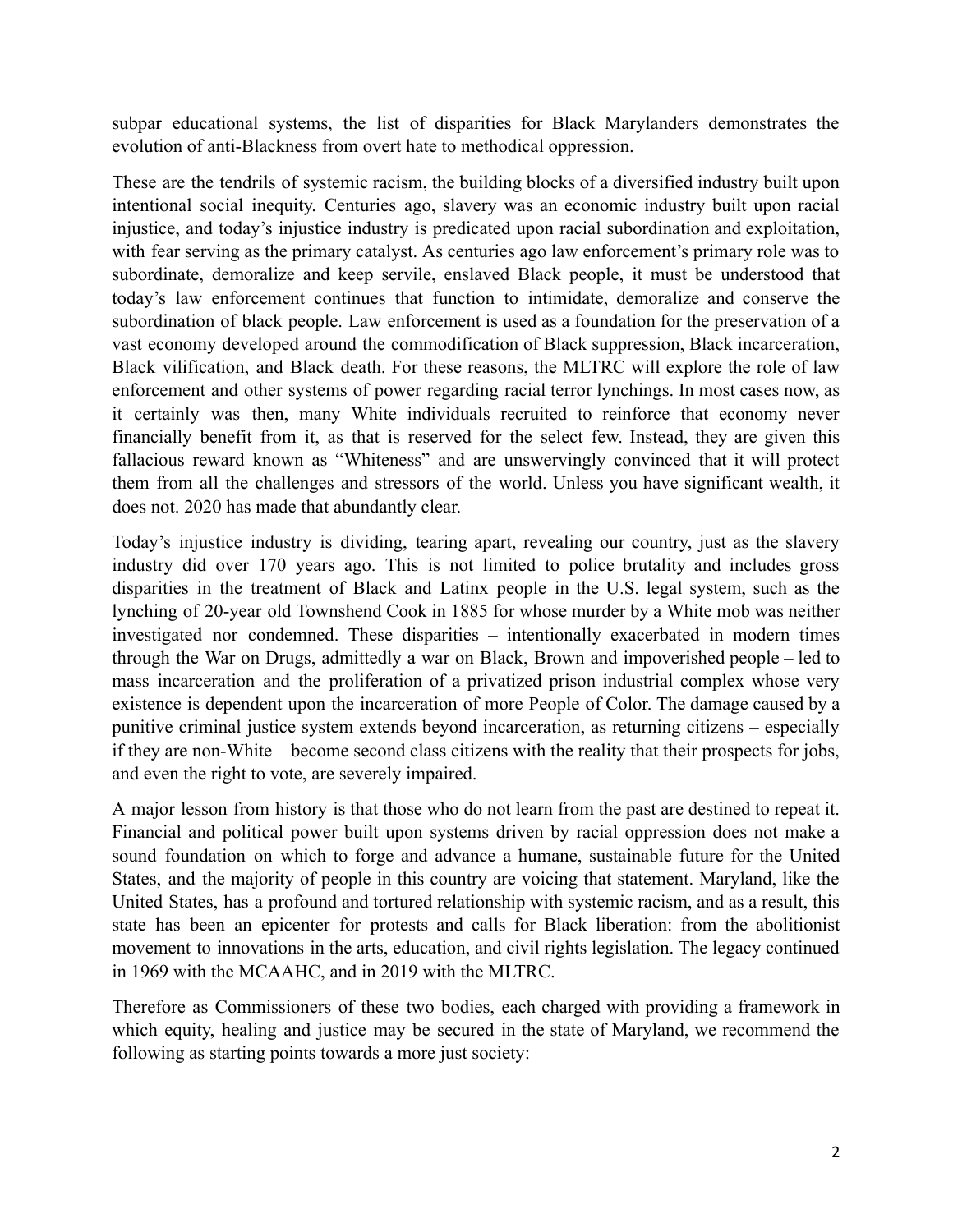- Address the problem of systemic racism that has consistently manifested in the abhorrent actions of law enforcement officials by ending police militarization and criminalizing police brutality.
- Assure the satisfaction of the Department of Justice consent decree against the Baltimore Police Department, regardless of federal enforcement.
- Promote anti-racism and economic anti-oppressive best practices for all people on all levels of society.
- Assure a racial and socioeconomic equity lens for all future public policies in Maryland jurisdictions at the local, county, and state levels through the enactment and repealing of legislation.
- Create and support spaces to preserve this new era of civil rights, including protests, key figures, and calls to action.
- Increase funding for African American museums and cultural institutions as they chronicle ongoing civil rights protests and the materials produced as a result.
- Support the revision of Maryland's public school curriculum to include a more accurate representation of Maryland's history and previous movements in the struggle for racial equality and equity, the current civil rights movement, and the work of these very important Commissions - the MCAAHC and the MLTRC.
- Removal of monuments and/or memorials that promote an incomplete history and a history of hate, while erecting monuments and/or memorials that promote healing and a fully accurate history.

Amid one of the largest civil rights movements in world history, it is our collective hope that you will agree to the implementation of these recommendations as a means of creating a society capable of being great by growing from the pain of past ignorance, exuding the virtues for which this country claims to stand.

Respectfully submitted on behalf of the MCAAHC and the MLTRC

## **Addendum to the MCAAHC Joint Statement**

The attack on the Capitol by far-right domestic terrorists at the behest of the former President of the United States was an extreme display of treason, and it was also the epitome of White privilege. While the violence committed on January  $6<sup>th</sup>$  was witnessed by millions in real time with horror and disbelief, many people viewed the atrocities on that day with somber vindication, because they knew it was only a matter of time until dangerous rhetoric would become dangerous actions.

Among them were Black people who are too familiar with the consequences of latitude given White people in the U.S., while their own calls for genuine adherence to a proudly proclaimed ideology are often silenced before words can be spoken. How else can you explain the reality that a mob of White men and women – driven to **rage** by perpetual manipulation – easily